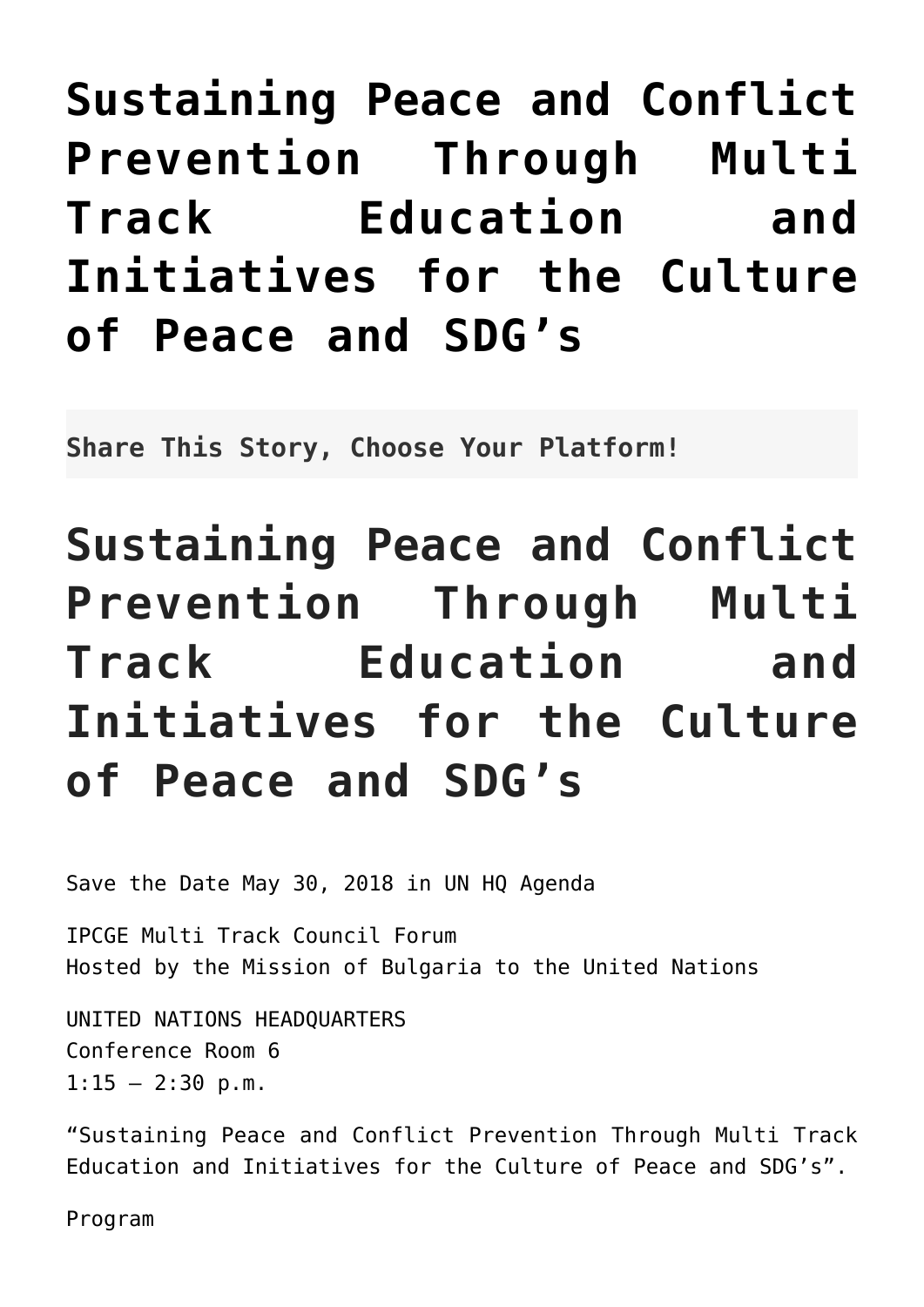Welcome Mission of Bulgaria to the United Nations UNESCO Liaison Officer Introduction IPCGE Multi Track Council for the Culture of Peace and SDGs Shoshana Bekerman, Director, Inter-Parliamentary Coalition for Global Ethics PANFI<sub>T</sub> The Dimension of Education, Diplomacy, Religion and Social Justice Multi Track Initiatives for the Culture of Peace Rev. Mother Esther Abimbola Ajayi – Founder -Esther Ajayi Foundation Rabbi Elie Abadie, Vice-President of the New York Board of Rabbis, Co-President of Justice for Jews from Arab Countries, Board Member of the American Sephardi Federation and the World Sephardic Educational Center Dr. Boris Pincus, founder Religions in Dialogue/ American Association of Central Asian and Caucasian Countries Dr. Lahoucine Khabid, President, Atlas Center for Diplomacy, Morocco Mehmet Kilic., President, Journalists and Writer Foundation/ UN Representative..Peace Islands Institute Jonathan Granoff, representative of the International Peace Bureau Imam Agha Jafri, Vice Chair or the American Muslim Congress Myron Schonfeld, representing Ohr Druze Association for the Culture of Peace PANEL II – The Dimension of Culture and the Arts Introduction Peace Museum NY and Journeys for Peace